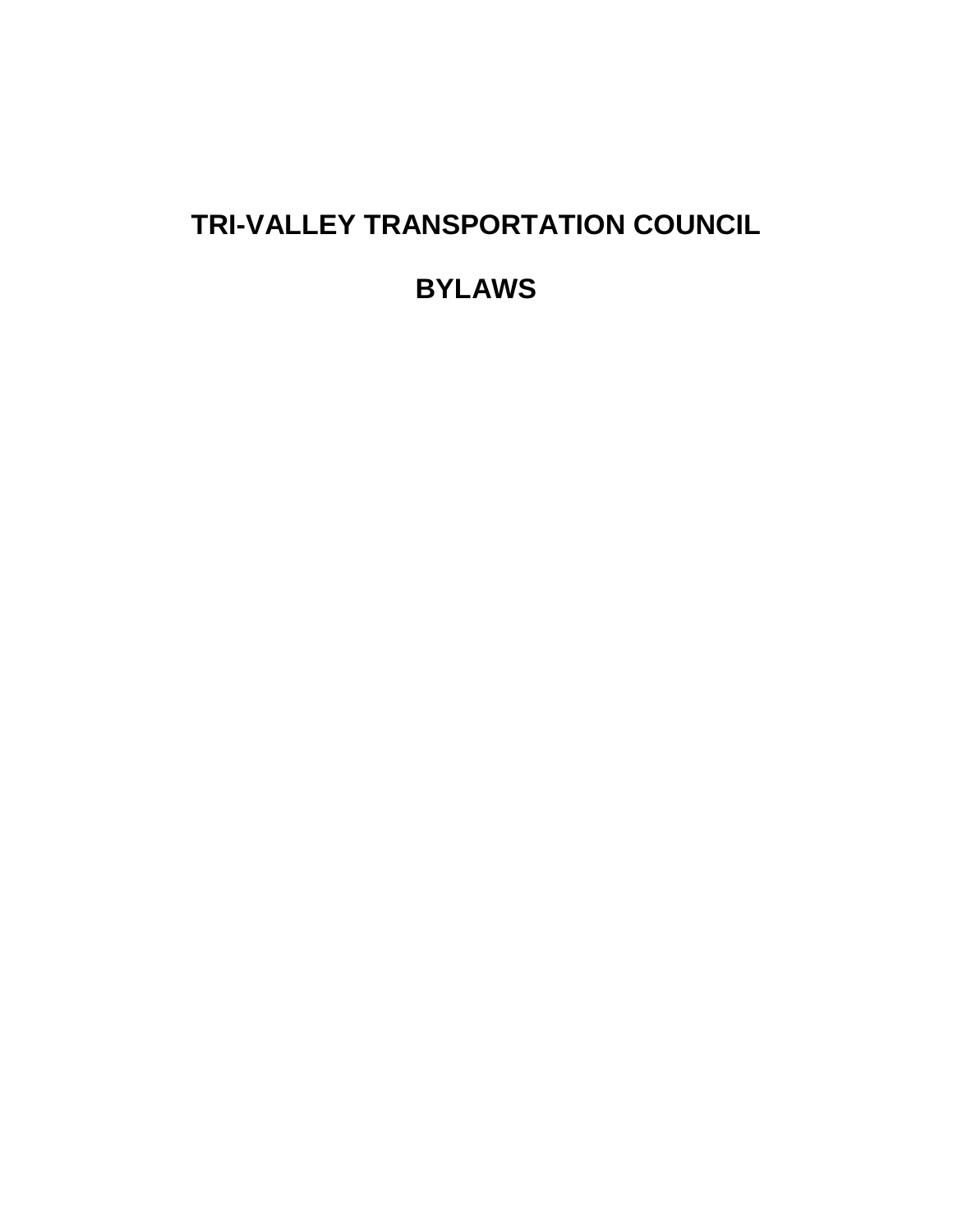# TABLE OF CONTENTS

| Α.           |    |  |
|--------------|----|--|
| В.           |    |  |
| 1.           |    |  |
| 2.           |    |  |
| 3.           |    |  |
| $\mathbf{C}$ |    |  |
| 1.           |    |  |
|              | a. |  |
|              | b. |  |
|              | C. |  |
| 2.           |    |  |
|              | a. |  |
|              | b. |  |
|              | C. |  |
| 3.           |    |  |
|              | a. |  |
|              | b. |  |
|              | C. |  |
| 4.           |    |  |
|              | a. |  |
|              | b. |  |
|              | c. |  |
| 5.           |    |  |
| D.           |    |  |
| 1.           |    |  |
| 2.           |    |  |
| 3.           |    |  |
| 4.           |    |  |
| 5.           |    |  |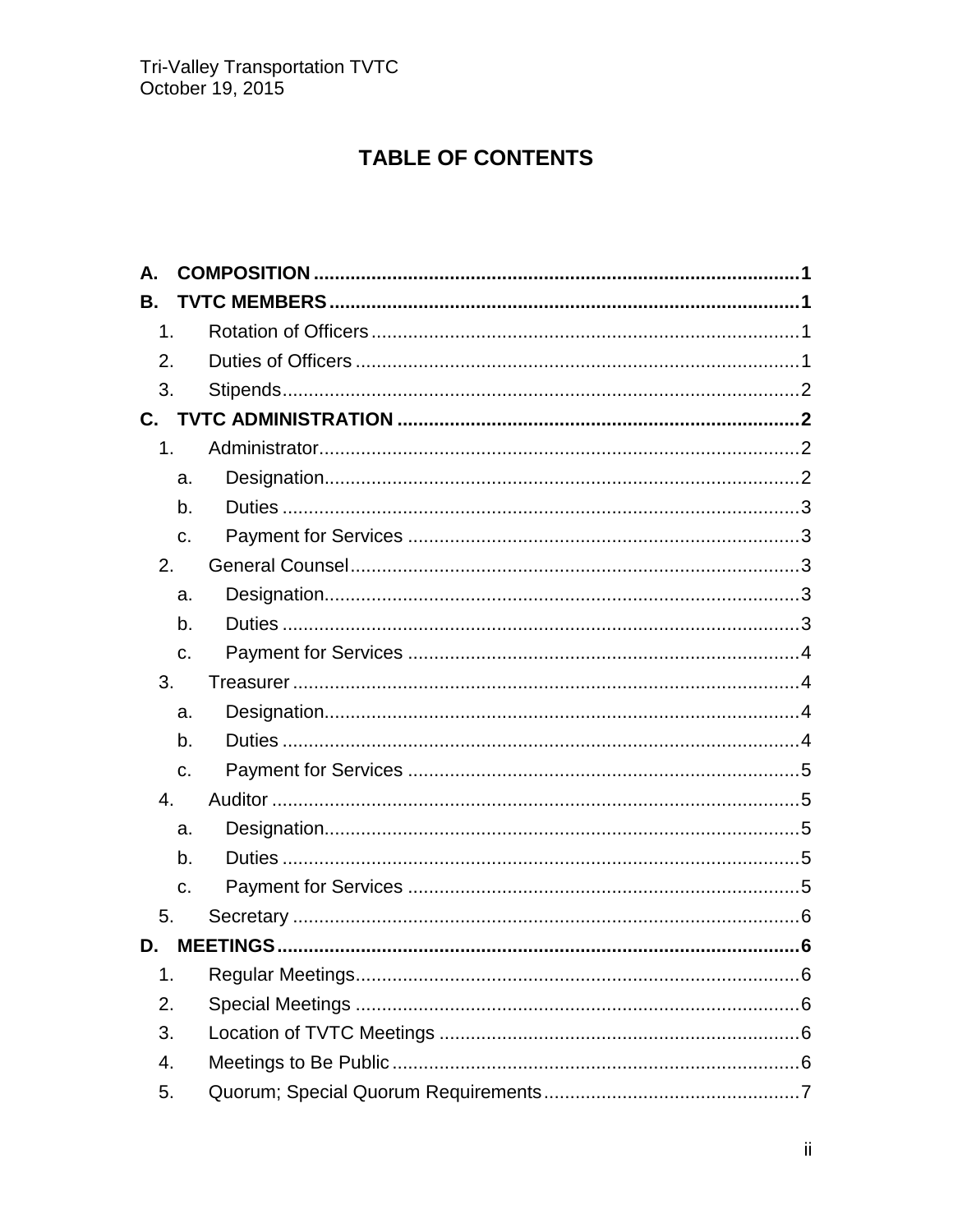# Tri-Valley Transportation TVTC<br>October 19, 2015

| 6.               |                                                |  |
|------------------|------------------------------------------------|--|
| 7.               |                                                |  |
| 8.               |                                                |  |
| 9.               |                                                |  |
| E.,              |                                                |  |
| 1.               |                                                |  |
| 2.               |                                                |  |
| F.               | RULES OF PARLIAMENTARY PROCEDURE AND DEBATE  9 |  |
| 1.               |                                                |  |
| 2.               |                                                |  |
| 3.               |                                                |  |
| 4.               |                                                |  |
| 5.               |                                                |  |
| 6.               |                                                |  |
| 7.               |                                                |  |
| 8.               |                                                |  |
| 9.               |                                                |  |
| 10.              |                                                |  |
| 11.              |                                                |  |
| 12.              |                                                |  |
| 13.              |                                                |  |
| 14.              |                                                |  |
| 15.              |                                                |  |
| 16.              |                                                |  |
| G.               |                                                |  |
| 1.               |                                                |  |
| 2.               |                                                |  |
| 3.               |                                                |  |
| $\overline{4}$ . |                                                |  |
| 5.               |                                                |  |
| 6.               |                                                |  |
| 7.               |                                                |  |
| 8.               |                                                |  |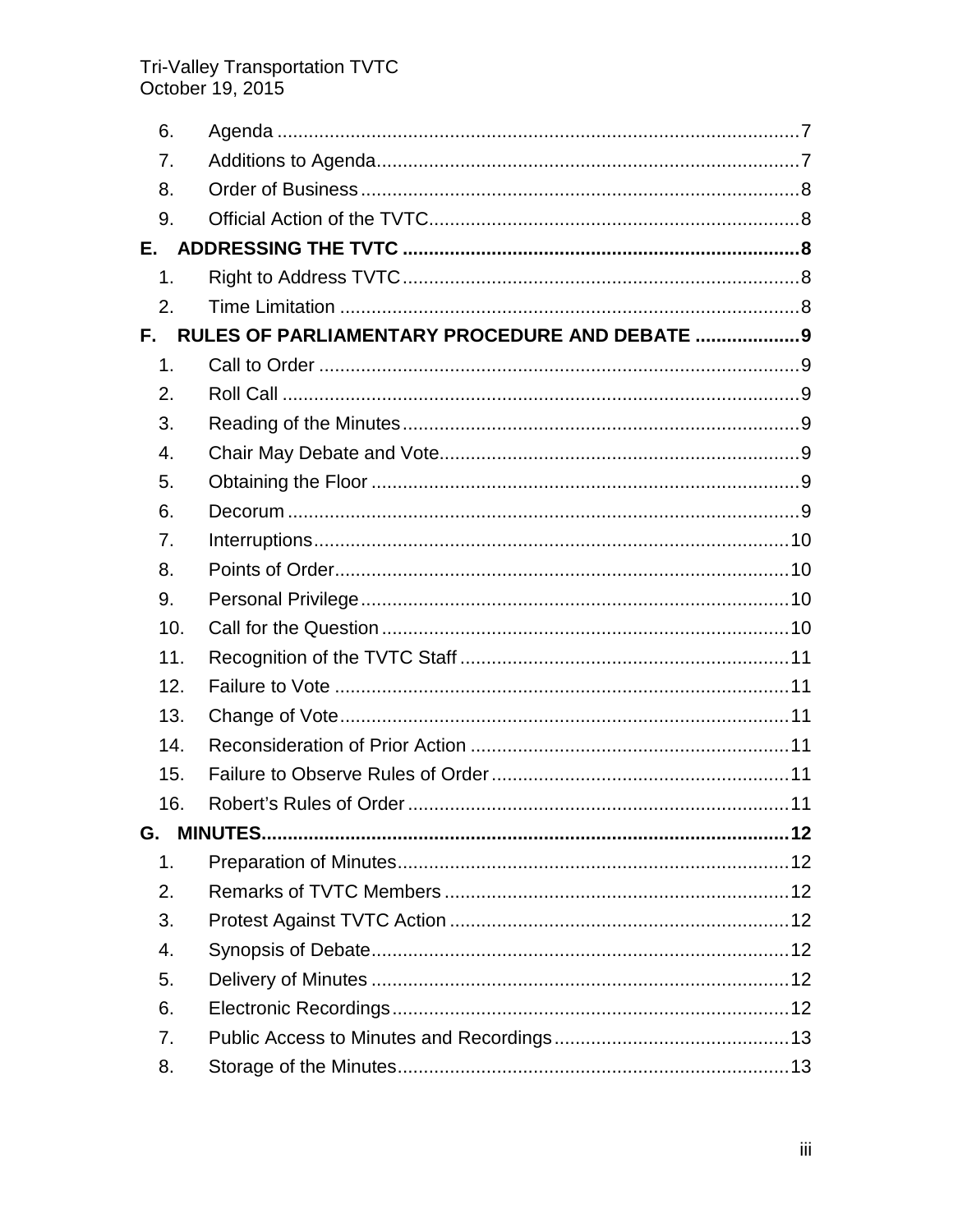| 3 <sub>1</sub> |    |  |
|----------------|----|--|
|                |    |  |
|                |    |  |
|                |    |  |
|                |    |  |
|                | 8. |  |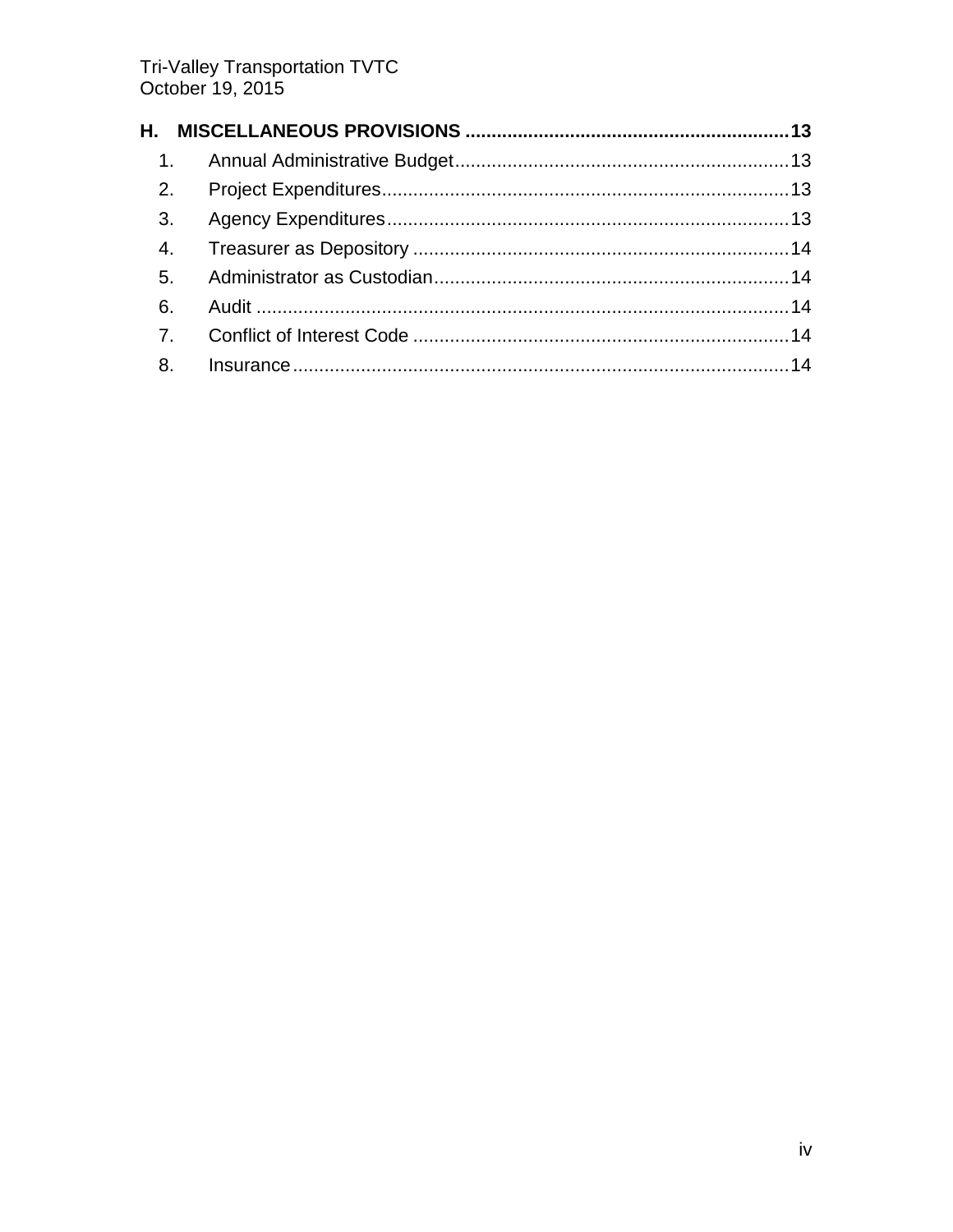# **TRI-VALLEY TRANSPORTATION COUNCIL**

# **BYLAWS**

# <span id="page-4-0"></span>**A. COMPOSITION**

The Tri-Valley Transportation Council ("TVTC") is a joint powers authority formed pursuant to the Joint Exercise of Powers Agreement establishing the Tri-Valley Transportation Council, dated October 17, 2013 (the "JEPA"), among the County of Alameda, the County of Contra Costa, the City of Livermore, the City of Pleasanton, the City of San Ramon, the City of Dublin, and the Town of Danville. There shall be seven voting members of the TVTC. Voting members must be elected officials, one each from the respective Boards of Supervisors, and one each from the respective city/town councils. Alternates may be selected by the respective Boards of Supervisors and city/town councils to serve as a voting member in the absence of the appointed member.

# <span id="page-4-2"></span><span id="page-4-1"></span>**B. TVTC MEMBERS**

# 1. Rotation of Officers

A Chair and a Vice Chair shall be rotated biennially starting on July 1<sup>st</sup> of every other Fiscal Year. The Chair and Vice Chair shall be rotated among the TVTC pursuant to Section 4 of the JEPA in the following order, continuing the rotation begun under prior joint powers agreements, and starting with the name of the TVTC's first Chair: County of Alameda (7/1/12-6/30/14), County of Contra Costa, City of Livermore, City of Pleasanton, City of San Ramon, City of Dublin, and Town of Danville. The first Vice Chair is the County of Contra Costa (7/1/12-6/30/14), and shall rotate into the position of Chair at the end of the term as Vice Chair. Subsequent Vice Chairs shall rotate into the position consistent with the rotation for Chair.

# <span id="page-4-3"></span>2. Duties of Officers

The Chair, or in his/her absence the Vice Chair, shall be the presiding officer of the TVTC and shall assume his/her place and duties as such immediately following his/her election. If the Chair is absent or unable to act, the Vice Chair shall serve until the Chair returns or is able to act. During such periods, the Vice Chair has all of the powers and duties of the Chair. In the event the Vice Chair is absent, the Chair shall have the right to name any member of the TVTC to perform the duties of the Chair, but such substitution shall not extend beyond adjournment.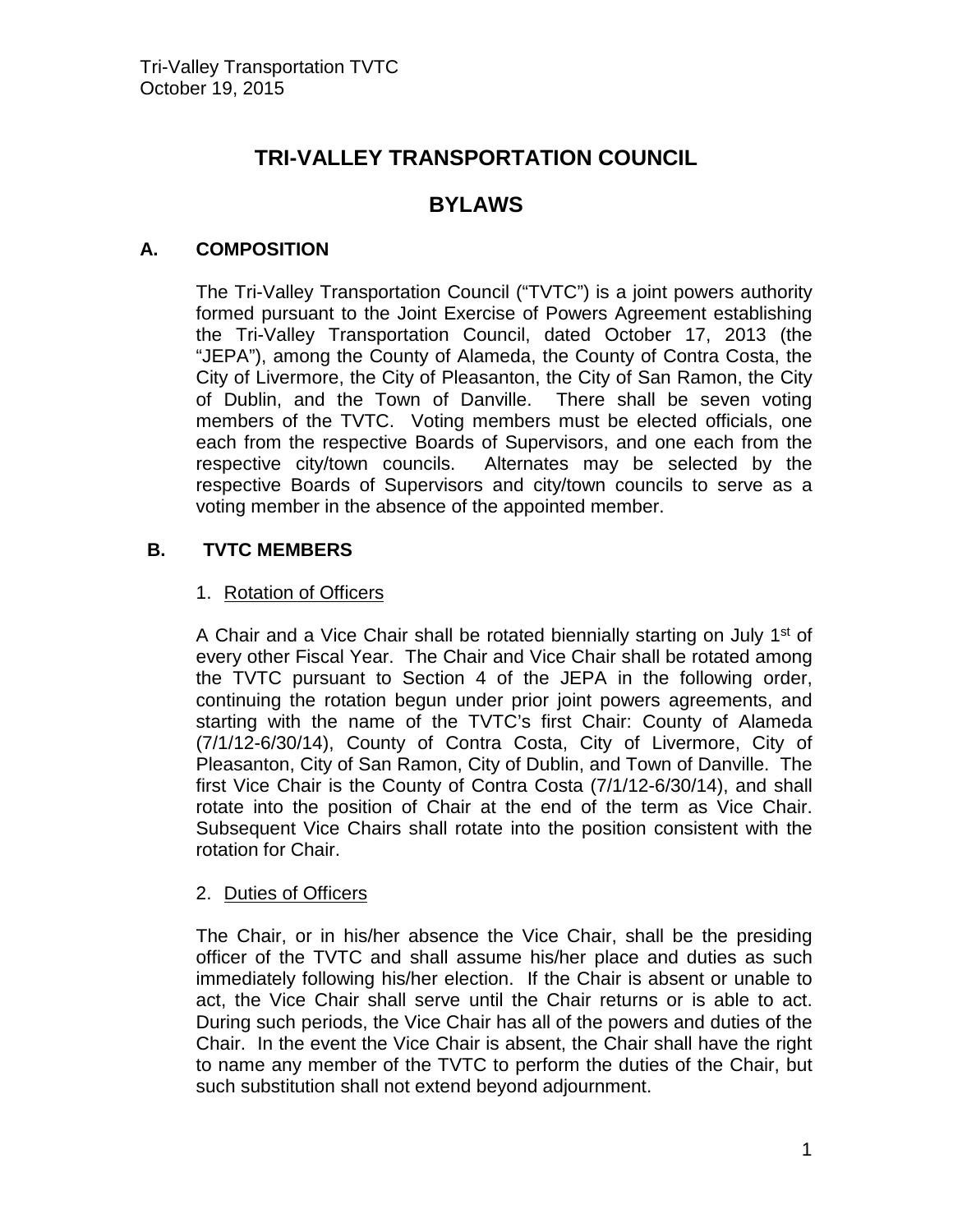The Chair shall preserve strict order and decorum at all meetings of the TVTC and announce its decisions on all subjects, and decide all questions of order. The Chair shall sign all resolutions adopted and contracts approved by the TVTC at meetings at which he/she is in attendance. In the event of his/her absence, the Vice Chair shall sign such documents as have been adopted during the meeting at which he/she presided.

The Chair shall serve as the liaison between the TVTC's Administrative staff and the TVTC. The Chair shall also serve as the spokesperson of the TVTC relative to all external communications regarding TVTC business.

# <span id="page-5-0"></span>3. Stipends

Each TVTC Member shall be compensated per meeting for attending TVTC Board and subcommittee meetings. An alternate member shall be compensated for attendance at meetings only if the regular member does not attend said meetings. The amount of compensation payable to TVTC Members may be modified by resolution of the TVTC Board.

# <span id="page-5-1"></span>**C. TVTC ADMINISTRATION**

The Governing Council shall have the power by resolution to appoint and employ such employees, consultants and independent contractors as may be necessary for the functions and purposes of this Agreement.

Any officer, employee, or agent of the Governing Council may also be an officer, employee, or agent of any of the Parties. All of the privileges and immunities from liability, exemption from laws, ordinances and rules, all pension, relief, disability, workers' compensation and other benefits that apply to the activities of officers, agents, or employees of a public agency when performing its functions shall apply to the officers, agents or employees of the TVTC to the same degree and extent while engaged in the performance of any of the functions and other duties of such officers, agents or employees under this Agreement. None of the officers, agents, or employees directly employed by the Governing Council shall be deemed, by reason of their employment by the Governing Council, to be employed by the Counties or the Cities or, by reason of their employment by the Governing Council, to be subject to any of the requirements of the Counties or the Cities.

# <span id="page-5-3"></span><span id="page-5-2"></span>1. Administrator

a. Designation.

The TVTC may employ or appoint an Administrator to implement the objectives of the TVTC. The Administrator employed or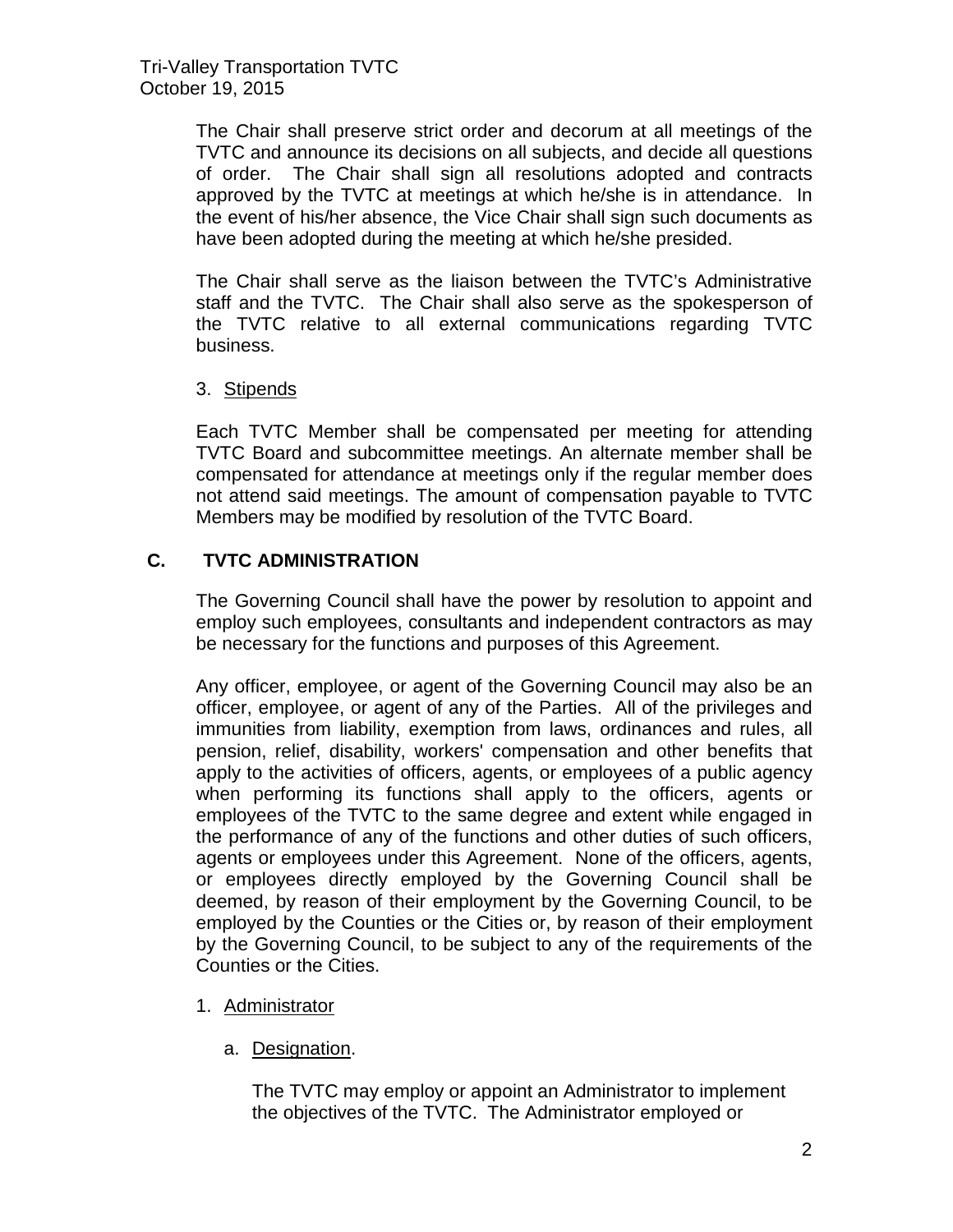appointed by the TVTC shall serve at the pleasure of the TVTC and shall be responsible to the TVTC for the proper administration of all affairs of the TVTC. The Administrator shall prepare the annual budget for review and approval by the Council. The Administrator may, consistent with the TVTC's annual budget and subject to TVTC approval, employ or appoint other staff members as necessary to accomplish the functions and purposes of the TVTC. The Administrator may be an employee of one of the parties to the JEPA, a contractor, consulting firm or an individual employed by the TVTC. If the Administrator is not an employee of a member agency, the Administrator shall designate who on its staff shall be the primary point of contact, subject to TVTC approval.

<span id="page-6-0"></span>b. Duties

The Administrator is responsible for the organization, preparation, distribution, and posting of TVTC meeting agendas; the organization of TVTC meetings; preparation and distribution of meeting minutes; preparation and distribution of staff reports; records filing and organization of all documents related to the TVTC; facilitation and management of Treasurer services; and facilitation and management of consultants as retained by the TVTC.

<span id="page-6-1"></span>c. Payment for Services

The Administrator may be compensated for the services provided to the TVTC as defined by terms of employment, agreement or contract, and as authorized in the TVTC's annual budget.

- <span id="page-6-3"></span><span id="page-6-2"></span>2. General Counsel
	- a. Designation

The TVTC shall designate a General Counsel, which may consist of appropriate staff member of a TVTC Member jurisdiction, or a consultant retained by the TVTC.

<span id="page-6-4"></span>b. Duties

The General Counsel is responsible for legal services to the TVTC. The General Counsel shall report to the TVTC Administrator. With approval, the General Counsel is authorized to verify pleadings and to sign affidavits and other documents in connection with legal proceedings in which the Board and its interests are involved. The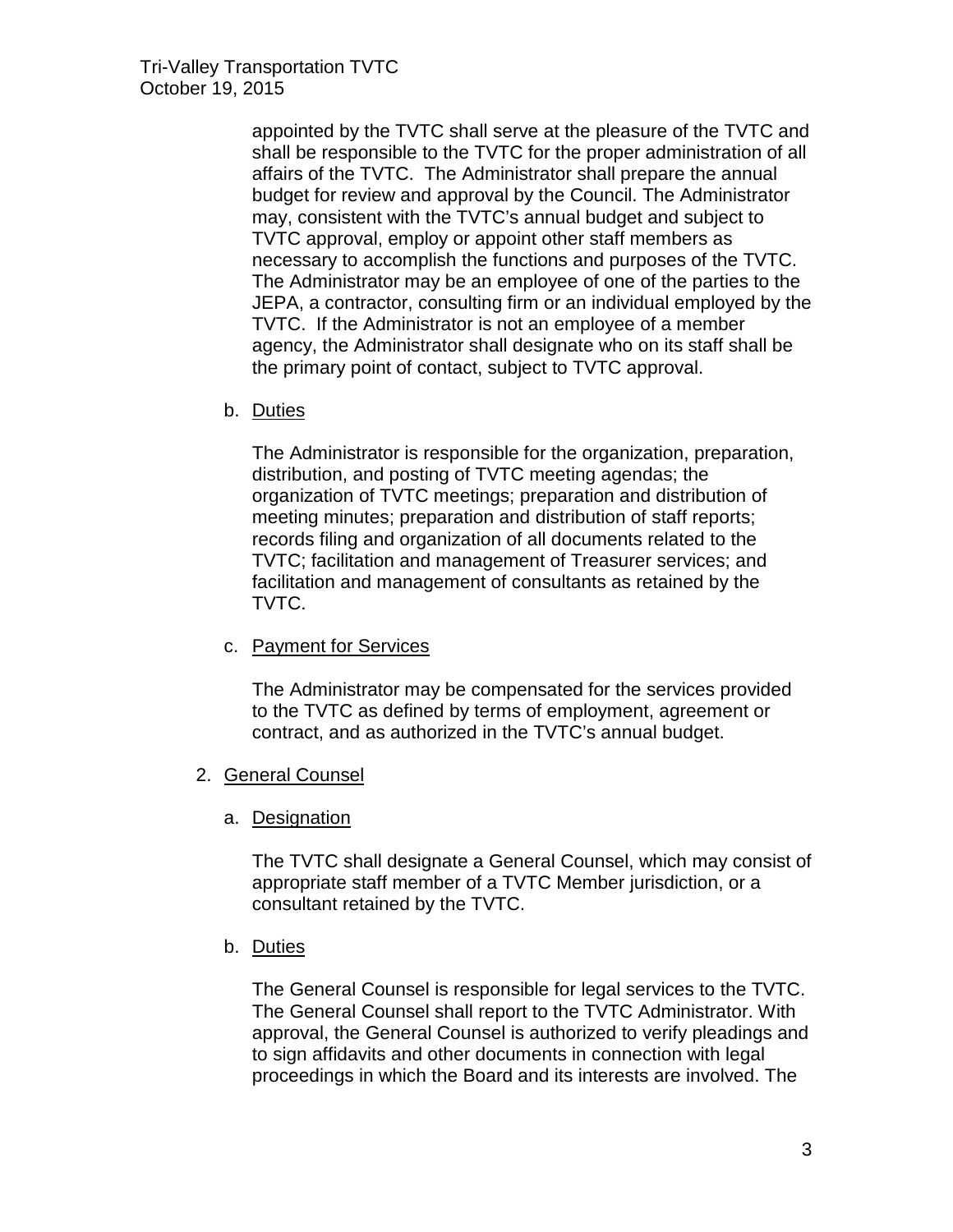General Counsel duties shall consist of all legal services related to the TVTC. Duties shall consist of:

- **Provide advice and counsel to TVTC;**
- **Provide input on TVTC policies and procedures;**
- **Provide legal guidance in responding and resolving legal** issues.
- <span id="page-7-0"></span>c. Payment for Services

The General Counsel may be compensated for the services provided to the TVTC as defined by terms of employment, agreement or contract, and as authorized in the TVTC's annual budget.

# <span id="page-7-2"></span><span id="page-7-1"></span>3. Treasurer

a. Designation

The TVTC shall designate a Treasurer, which may consist of the treasurer of a TVTC Member jurisdiction, or a certified public accountant retained by the TVTC.

<span id="page-7-3"></span>b. Duties

The Treasurer duties shall consist of all accounting related to the TVTC, and as described in Section 4.c of the JEPA. With the approval of the TVTC, the Treasurer may contract out accounting and auditing services through a competitive proposal process. Duties shall consist of:

- Receive and receipt for all money of the TVTC and place it in the treasury of the treasurer so designated to the credit of the TVTC.
- Be responsible, upon his or her official bond, for the safekeeping and disbursement of all TVTC money so held by him or her.
- **Pay, when due, out of money held for the TVTC, all** sums payable on outstanding bonds and coupons of the TVTC.
- **Pay any other sums due from the TVTC, or any portion** thereof, only upon warrants of the public officer performing the functions of auditor or controller who has been designated by the agreement.
- **•** Verify and report in writing on the first day of July, October, January, and April of each year to the TVTC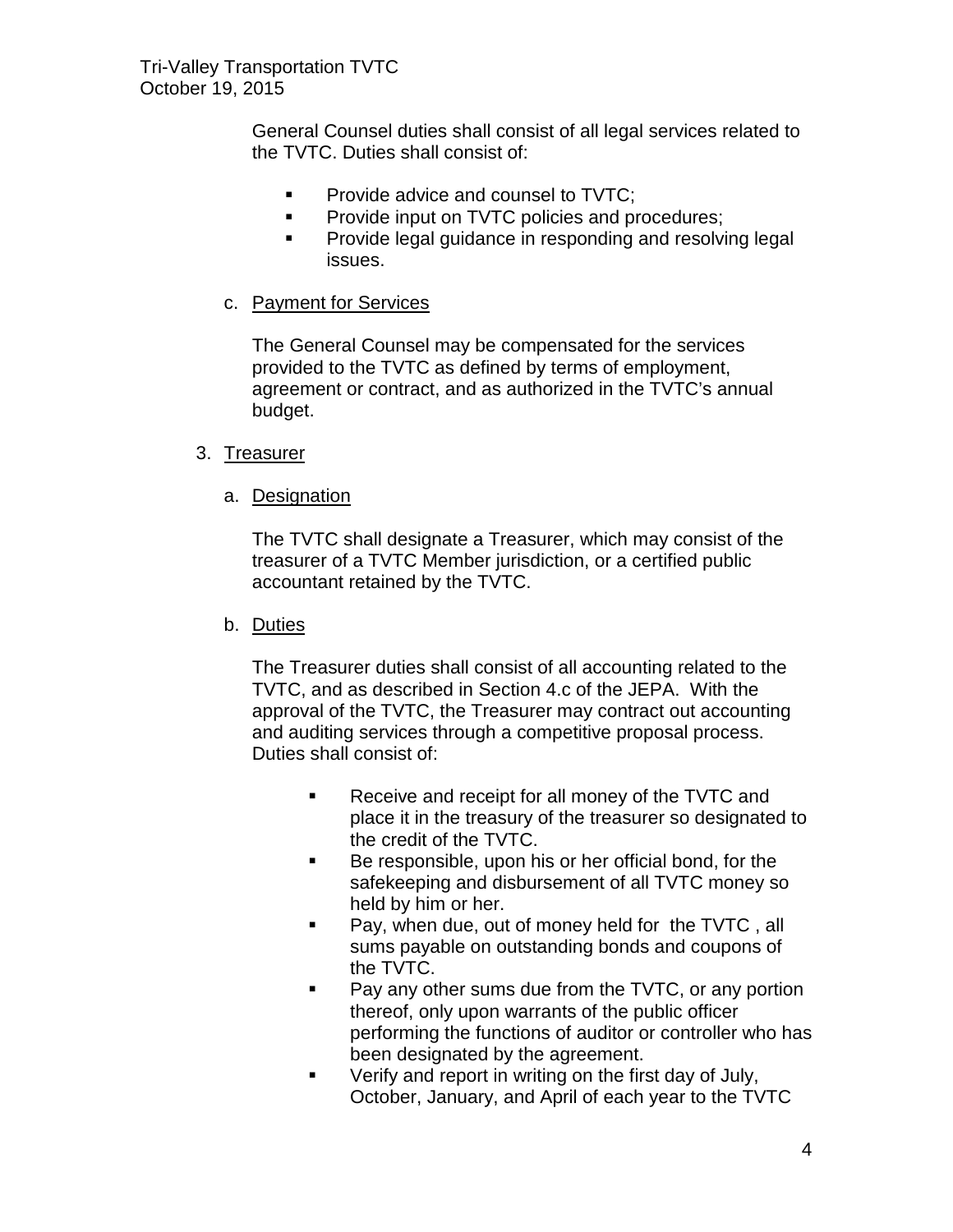and to the TVTC Member jurisdictions the amount of money held for the TVTC, the amount of receipts since the last report, and the amount paid out since his or her last report.

- **Maintain monthly bookkeeping;**
- Prepare monthly Profit & Loss Statements and Balance Sheets;
- **Prepare the annual Financial Report; and**
- Receive invoices from contractors and disburse payments, with appropriate signature authority.

# <span id="page-8-0"></span>c. Payment for Services

If the TVTC appoints the Treasurer of a public entity to serve as the TVTC Treasurer, the governing body of the same public entity as the Treasurer selected by the TVTC pursuant to section C.1.c.i above shall determine charges to be made against the TVTC for the services of the treasurer. If the TVTC hires a certified public accountant to serve as the Treasurer, the Treasurer shall be compensated for the services provided to the TVTC as defined by terms of employment, agreement or contract, and as authorized in the TVTC's annual budget

- <span id="page-8-2"></span><span id="page-8-1"></span>4. Auditor
	- a. Designation

The TVTC shall designate, or select, an Auditor pursuant to Government Section 6505.5.

<span id="page-8-3"></span>b. Duties

As provided for in Sections 6505 and 6505.5, the Auditor shall make arrangements with a certified public accountant or firm of certified public accountants for the annual audit of accounts and records of the TVTC. The Auditor shall draw warrants to pay demands against the TVTC when the demands have been approved by any person authorized to do so approve in the JEPA.

<span id="page-8-4"></span>c. Payment for Services

The governing body of the same public entity as the auditor specified pursuant to this section shall determine charges to be made against the TVTC for the services of the auditor.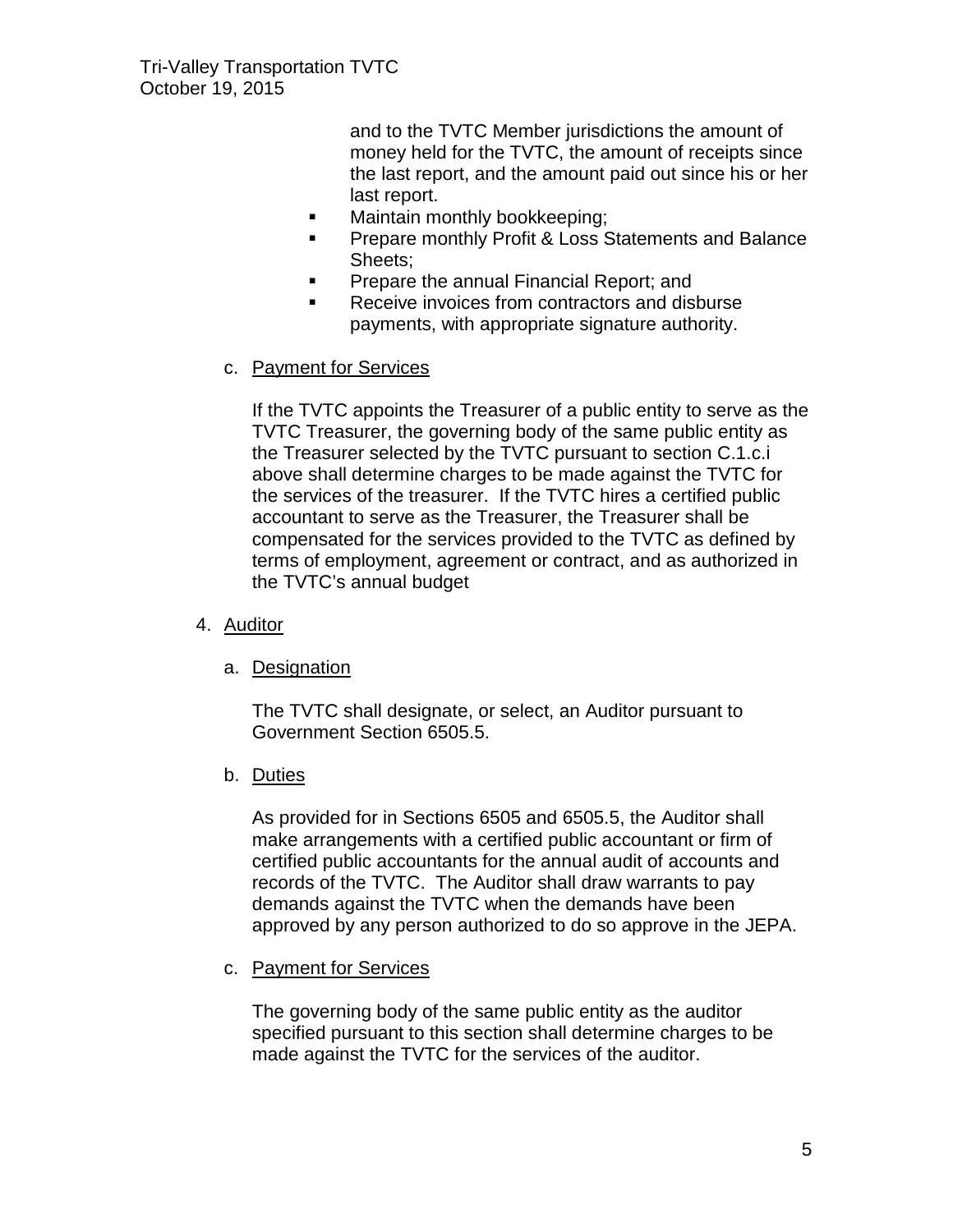# <span id="page-9-0"></span>5. Secretary

The Secretary shall perform the duties described in section 4(b) of the JEPA.

# <span id="page-9-2"></span><span id="page-9-1"></span>**D. MEETINGS**

# 1. Regular Meetings

The TVTC shall hold meetings every third month on the third Monday of the month, which shall begin at 4:30 p.m. The TVTC may adopt an alternate meeting schedule or reschedule a meeting that falls on a legal holiday, or as needed.

# <span id="page-9-3"></span>2. Special Meetings

Special meetings may be called at any time by the Chair or a majority of the TVTC members by doing all of the following: (1) delivering personally, by e-mail or by mail, written notice to each TVTC member, and (2) by posting the written notice personally or by mail to each local newspaper of general circulation, radio station and television station which has made written request for such notice. Such notice must be delivered and posted at least twenty-four (24) hours before the time of such meeting as specified in the notice. The notice shall specify the time and place of the special meeting and the business to be transacted. No other business shall be considered at such meetings. Such written notice may be dispensed with, as to any TVTC member who, at or prior to the time the meeting convenes, files with the Administrative staff a written waiver of notice.

# <span id="page-9-4"></span>3. Location of TVTC Meetings

All regular and special meetings of the TVTC shall be held at the administrative offices of the Chair's jurisdiction or at such other location within the jurisdiction of the TVTC as the Chair or TVTC shall designate.

# <span id="page-9-5"></span>4. Meetings to Be Public

All regular, adjourned, and special meetings of the TVTC shall be open and public, provided, however, the TVTC may hold closed sessions from which the public may be excluded for the consideration of those matters permitted by state law pursuant to the Ralph M. Brown Public Meeting Act (the "Brown Act") (Government Code section 54950 et seq.).

No member of the TVTC, TVTC staff, or any other person present during a closed session of the TVTC shall disclose to any person the content or substance of any discussion that took place during said closed session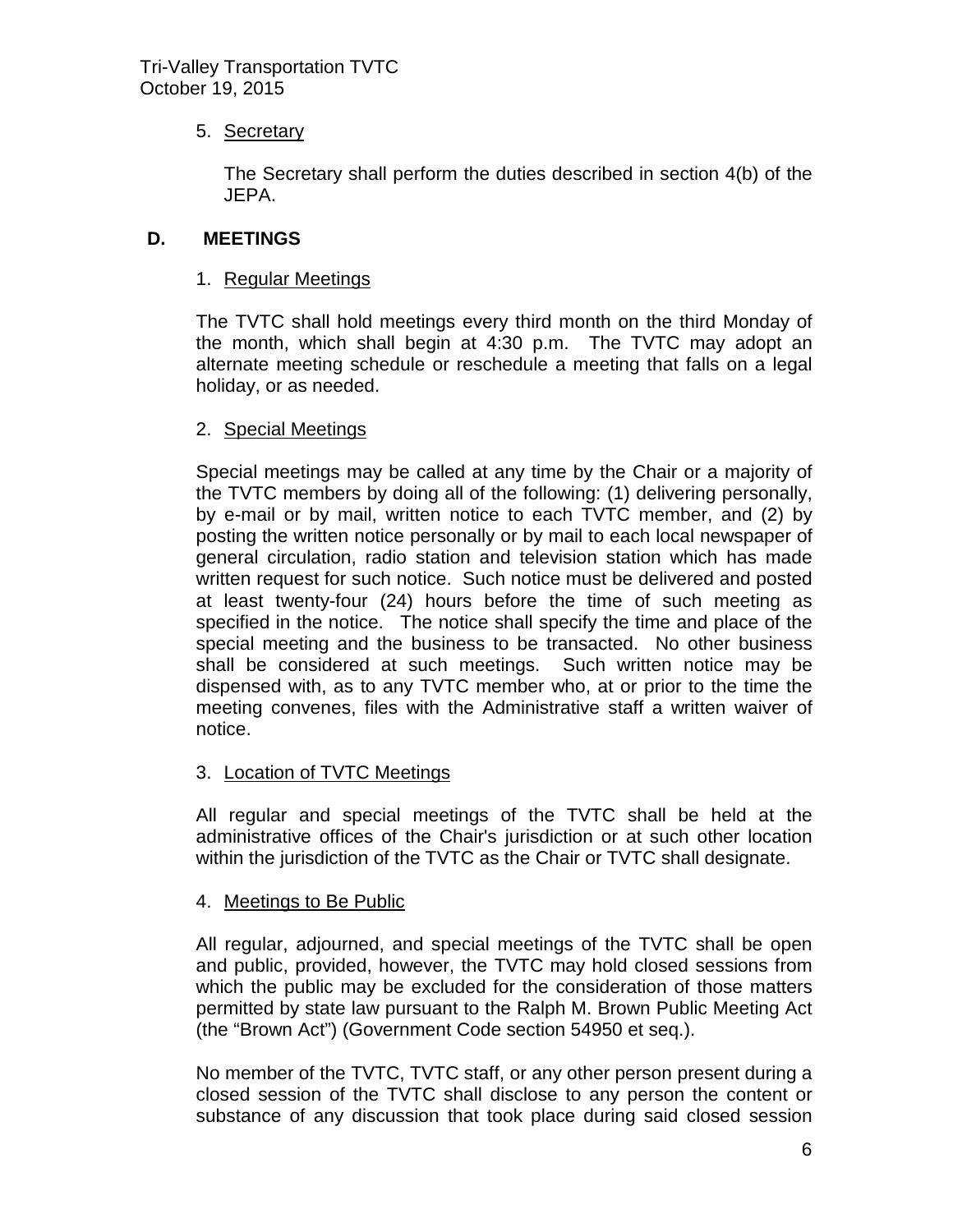without prior authorization by a majority vote of the TVTC. A TVTC member who is found by the TVTC to have made disclosure in violation of the foregoing provisions shall be subject to either or both (i) motion of censure, or (ii) removal from any one or more of the offices which he or she holds by reason of election or appointment by the TVTC, such as Chair, Vice Chair, representative of the TVTC on an outside TVTC or commission, or membership on a TVTC committee.

# <span id="page-10-0"></span>5. Quorum; Special Quorum Requirements

A quorum means the presence of the TVTC members representing five or more of the Members. Actions of the TVTC require a quorum present and, except as provided below, a majority vote of the members present. Where there is no quorum, the TVTC may proceed to hear informational items, following which the Chair, Vice Chair, or any TVTC member shall adjourn such meeting, or, if no TVTC member is present, the TVTC Administrator shall adjourn the meeting.

For certain actions specified in the JEPA, the TVTC will use a simple majority, supermajority of five, or supermajority of six voting procedure as described in Section 3.d of the JEPA.

# <span id="page-10-1"></span>6. Agenda

An agenda shall be prepared for each regular meeting that lists the specific items of business to be transacted and the order thereof. Items of business may be placed on the agenda by any TVTC member, Administrative staff, or the General Counsel. All reports, ordinances, resolutions, contract documents, and other matters to be submitted to the TVTC at a regular meeting shall be delivered to the Administrator no later than 5:00 p.m., five (5) business days prior to the meeting. The Administrator shall prepare the agenda of all such matters according to the order of business, numbering each item consecutively. A complete copy of the agenda shall be sent to each TVTC member in time to reach the recipient not later than 5:00 p.m. three (3) business days prior to each regular TVTC meeting. The Administrator shall exclude from public dissemination any reports or information related to closed session matters.

# <span id="page-10-2"></span>7. Additions to Agenda

No matters shall be finally acted upon by the TVTC unless they are included on the posted agenda; provided, however, items of business not appearing on the posted agenda may be considered pursuant to applicable Brown Act provisions.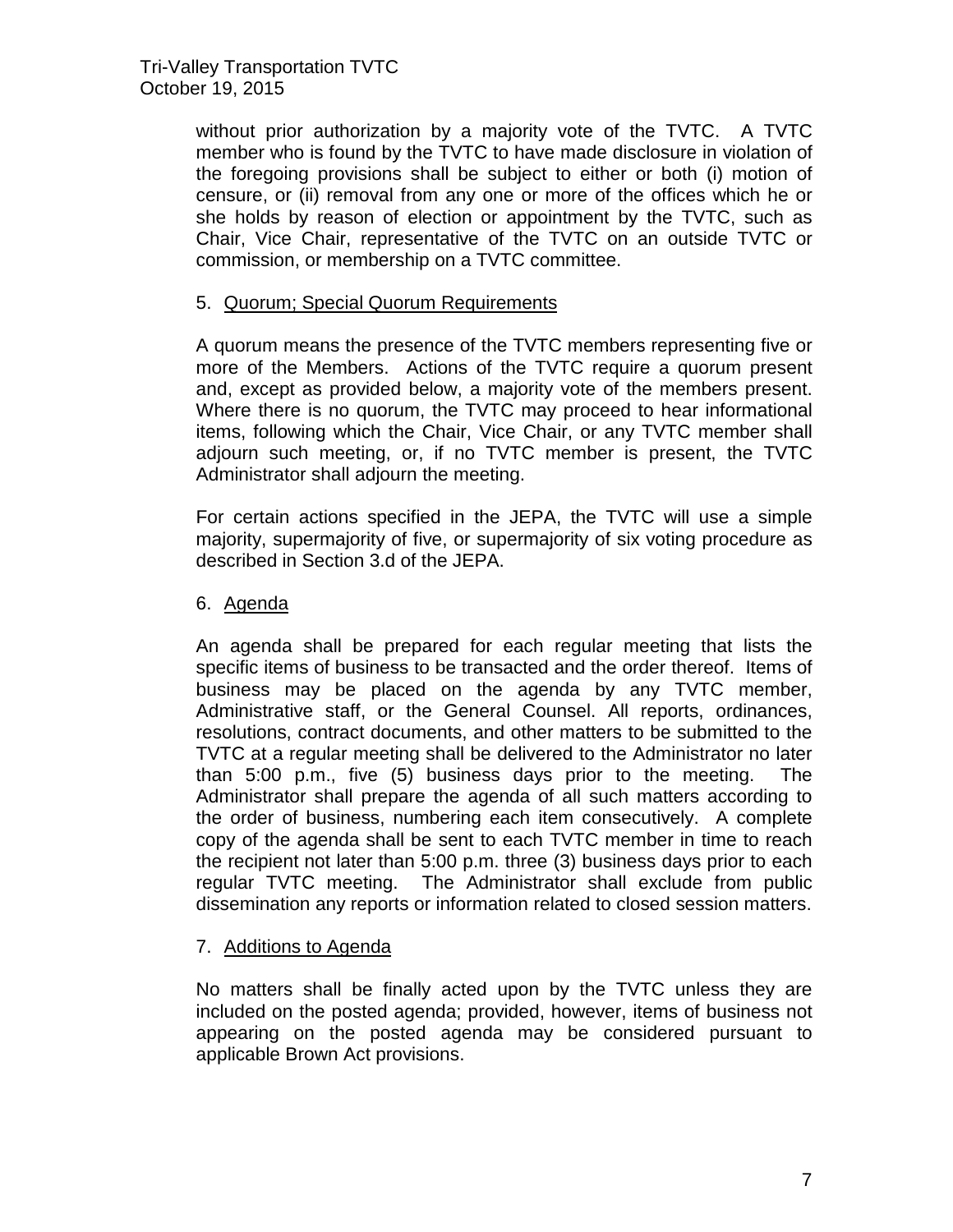# <span id="page-11-0"></span>8. Order of Business

The business of the TVTC at each regular meeting shall be taken up for consideration and disposition in the following order:

- 1. Call to Order
- 2. Roll Call
- 3. Public Comment
- 4. Approval of Meeting Minutes
- 5. Oral Communication
- 6. Old Business
- 7. New Business
- 8. Other Business/Announcements
- 9. Adjournment

The Chair, in the absence of any objection by the TVTC members, or a majority vote of the TVTC, may change the order of business at any time during the meeting; furthermore, the TVTC may set hearings for a specific time and such hearing shall begin at the stated time, or as soon thereafter as possible.

# <span id="page-11-1"></span>9. Official Action of the TVTC

The TVTC shall take official action by ordinance, resolution or minute order.

# <span id="page-11-3"></span><span id="page-11-2"></span>**E. ADDRESSING THE TVTC**

# 1. Right to Address TVTC

Any person has the right to address the TVTC during consideration of any item on the TVTC's agenda or during the time for public comment if the subject matter is not on the agenda but pertains to that within the jurisdiction of the TVTC.

# <span id="page-11-4"></span>2. Time Limitation

The Chair or a majority of the TVTC may limit the time speakers may have to make oral presentations or offer public comment to the TVTC. In the event that more than one person makes such a request on any one item of business, the Chair may forthwith designate a reasonable time limit for it. When any group of persons wishes to address the TVTC on the same subject matter, it shall be proper for the Chair or TVTC to inquire whether or not the group has a spokesperson, and if so, to direct that the spokesperson be heard first, with the subsequent speakers in the group limited to information not already presented by the spokesperson.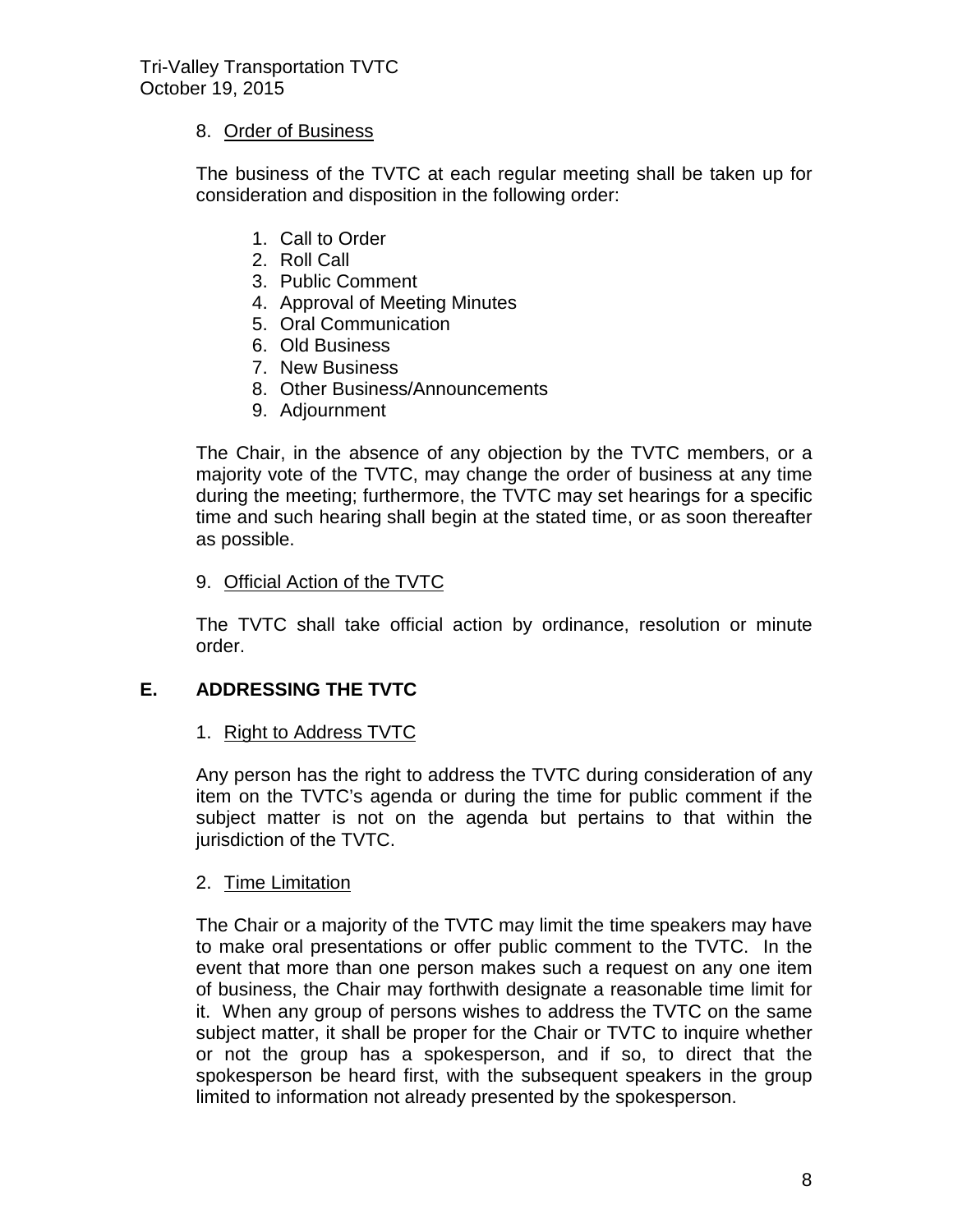# <span id="page-12-1"></span><span id="page-12-0"></span>**F. RULES OF PARLIAMENTARY PROCEDURE AND DEBATE**

#### 1. Call to Order

The Chair, or in his/her absence, the Vice Chair, shall take the chair at the appointed hour for the meeting, and shall call the TVTC to order. In the absence of the Chair and the Vice Chair, and the failure of the Chair to appoint a temporary Chair, the Administrator shall call the TVTC to order, whereupon a temporary Chair will be elected by the members present. If the Chair or Vice Chair should arrive after the meeting is called to order, the temporary Chair shall serve until the disposal of the item then under consideration after which the Chair or Vice Chair shall assume the chair. In no event shall the temporary Chair serve beyond adjournment.

#### <span id="page-12-2"></span>2. Roll Call

Before proceeding with the business of the TVTC, the Administrator shall call the roll of the TVTC members, and the names of those present, absent or excused shall be entered in the minutes.

#### <span id="page-12-3"></span>3. Reading of the Minutes

Unless the reading of the minutes of a TVTC meeting is requested by a majority of the TVTC, such minutes may be approved without reading as part of the consent calendar if the Administrator has previously furnished each TVTC member with a copy.

#### <span id="page-12-4"></span>4. Chair May Debate and Vote

The Chair may move, second and debate from the Chair, subject only to such limitations of debate as are, by these rules, imposed on all TVTC members and shall not be deprived of any of the rights or privileges of TVTC members by reason of his/her acting as Chair.

#### <span id="page-12-5"></span>5. Obtaining the Floor

Any TVTC member desiring to speak shall address the Chair, and upon recognition by the Chair, shall confine him/herself to the question under debate.

#### <span id="page-12-6"></span>6. Decorum

While the TVTC is in session, the TVTC members and members of the public must preserve and observe order and decorum, and no person shall, by conversation or otherwise, delay or interrupt the proceedings or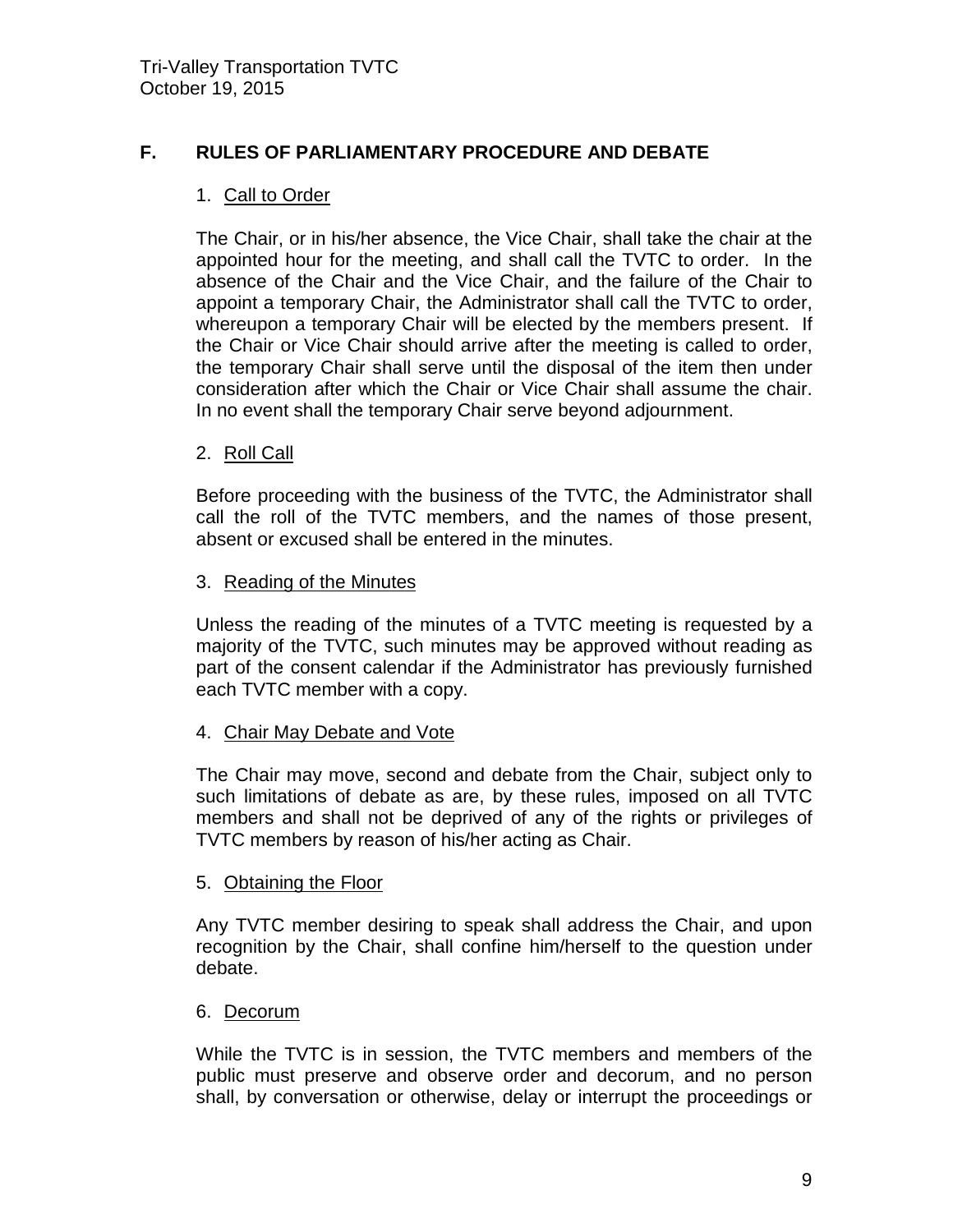Tri-Valley Transportation TVTC October 19, 2015

> the orderly conduct of the meeting, nor disturb any TVTC member while speaking, or refuse to obey the orders of the TVTC or of the Chair, except as otherwise herein provided. When necessary to enforce decorum, the Chair or the TVTC itself may order a person removed from the public meeting, or the public meeting may be recessed or closed pursuant to state law.

# <span id="page-13-0"></span>7. Interruptions

A TVTC member, once recognized, shall not be interrupted when speaking unless (a) called to order by the Chair, (b) a point of order or personal privilege is raised by another TVTC member, or (c) the speaker chooses to yield to a question by another TVTC member. If a TVTC member, while speaking, is called to order, he/she shall cease speaking until the question of order is determined and, if determined to be in order, he/she may proceed.

# <span id="page-13-1"></span>8. Points of Order

Only a TVTC member, the Administrator or the legal counsel may raise a point of order. Points of order shall be limited to cases where the discussion or debate on the floor does not pertain to the item of business before the TVTC at the time or is in violation of any of the provisions of these rules of parliamentary procedure and debate.

#### <span id="page-13-2"></span>9. Personal Privilege

The right of a TVTC member to address the TVTC on a question of personal privilege shall be limited to cases in which his/her integrity, character or motives are questioned or where the comfort or welfare of the TVTC, staff and audience are concerned. A TVTC member raising a point of personal privilege may interrupt another TVTC member who has the floor, subject only to the power of the Chair to call him/her out of order.

#### <span id="page-13-3"></span>10.Call for the Question

A call for the question is a motion to halt debate on a motion before the TVTC. A TVTC member calling for the question must receive a second to his/her motion. A properly moved and seconded call for the question must be voted on immediately and is not debatable. If the motion calling for the question passes by a two-thirds vote, then the motion before the TVTC on which the question was called must be voted on immediately without further debate.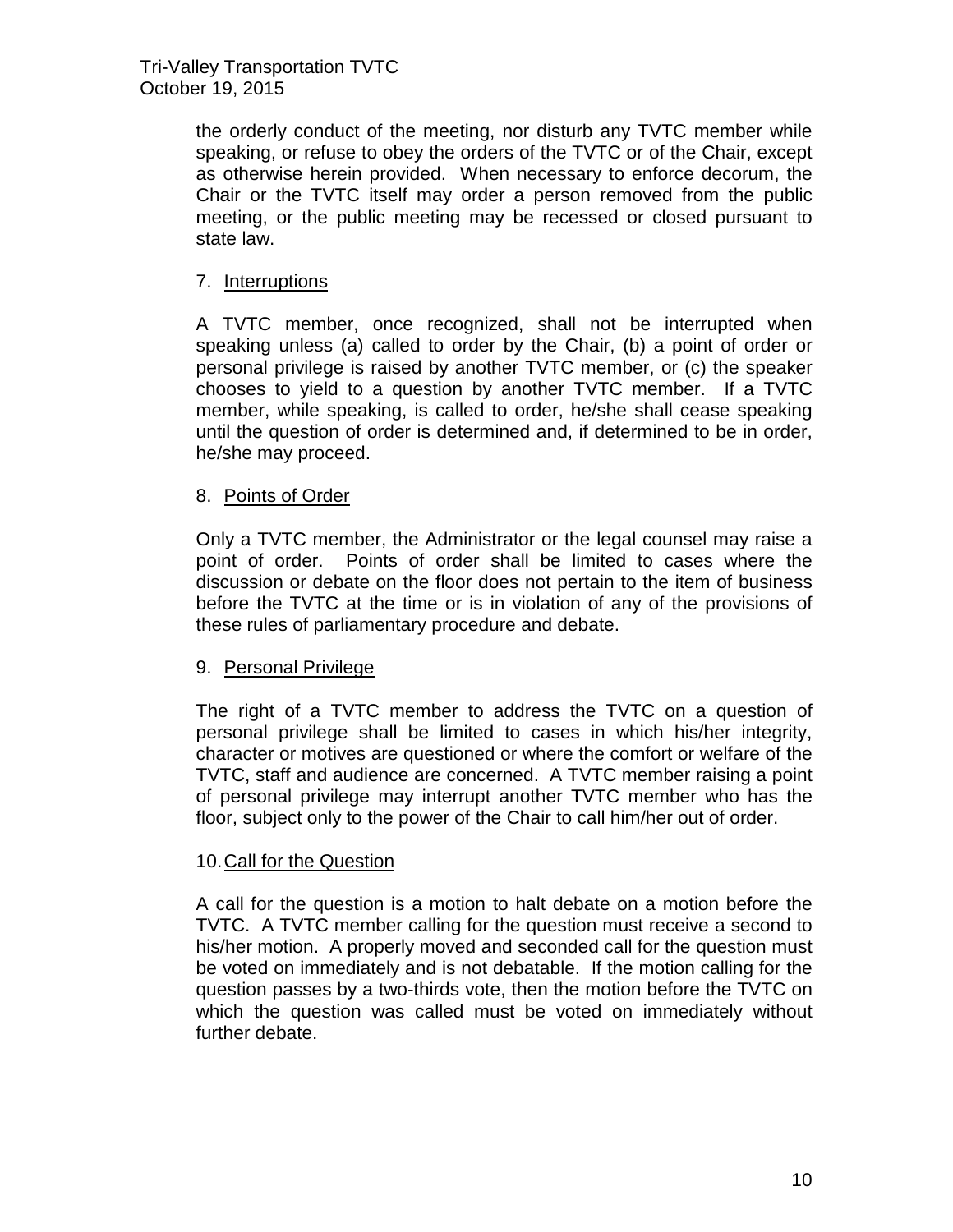# <span id="page-14-0"></span>11.Recognition of the TVTC Staff

Members of the TVTC staff, after recognition by the Chair, shall hold the floor until completion of their remarks or until recognition is withdrawn by the Chair.

# <span id="page-14-1"></span>12.Failure to Vote

A TVTC member who fails to vote without stating his/her abstention or without being disqualified shall be deemed to have cast a "yes" vote.

# <span id="page-14-2"></span>13.Change of Vote

A TVTC member may change his/her vote only if he/she makes a timely request during the TVTC meeting at which the vote was taken and provided said change does not affect the outcome of the vote.

# <span id="page-14-3"></span>14.Reconsideration of Prior Action

A motion to reconsider a vote on an action shall be in order at the same meeting or the next following meeting from which said action was taken. Any final action taken on a quasi-judicial or administrative matter shall not be subject to a motion for reconsideration. Such motion may be made only by a TVTC member who has previously voted with the majority on the matter. Tie votes shall be lost motions and the underlying matter may be reconsidered.

# <span id="page-14-4"></span>15.Failure to Observe Rules of Order

Rules adopted to expedite the transaction of the business of the TVTC in an orderly fashion are deemed to be procedural only, and the failure to strictly observe such rules shall not affect the jurisdiction of the TVTC or invalidate any action taken at a meeting that is otherwise held in conformity with law.

# <span id="page-14-5"></span>16.Robert's Rules of Order

As to the determination of a procedural issue not specifically addressed by these Rules, the TVTC will be guided by Robert's Rules of Order.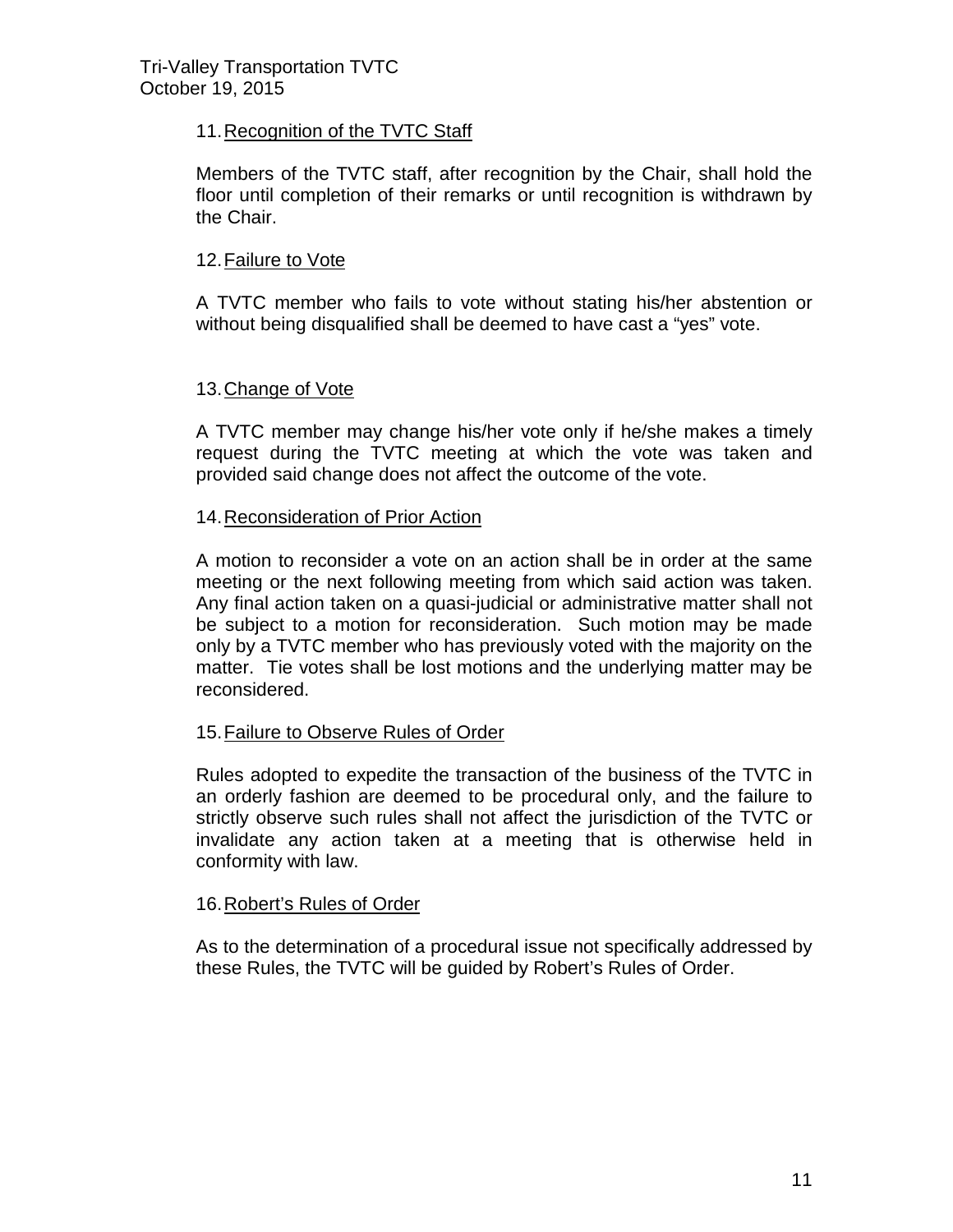# <span id="page-15-0"></span>**G. MINUTES**

# <span id="page-15-1"></span>1. Preparation of Minutes

The minutes of the TVTC meetings shall be prepared by the Secretary. The Secretary shall be required to make a record only of such business as was actually passed upon a vote of the TVTC, and shall not be required to make a verbatim transcript of the proceedings. The minutes shall include a record of the names and cities of residence of the persons addressing the TVTC, the subject matter to which their remarks related, and, if relevant, whether they spoke in support of or in opposition to such matter.

# <span id="page-15-2"></span>2. Remarks of TVTC Members

A TVTC member may request, through the Chair, the privilege of having an abstract of his/her statement of any subject under consideration by the TVTC entered into the minutes. If the TVTC consents thereto, such statement shall be included in the minutes.

#### <span id="page-15-3"></span>3. Protest Against TVTC Action

Any TVTC member shall have the right to have the reasons of his/her dissent from or his/her protest against any action of the TVTC entered in the minutes.

# <span id="page-15-4"></span>4. Synopsis of Debate

The Secretary may be directed by the Chair, with the consent of the TVTC, to enter in the minutes a synopsis of the discussion on any question coming regularly before the TVTC.

# <span id="page-15-5"></span>5. Delivery of Minutes

As soon as possible after each TVTC meeting, but no later than 72 hours before the next TVTC meeting, barring any emergency situation, the Secretary shall cause a copy of the minutes thereof to be forwarded to the TVTC members, the legal counsel, and such other staff members, agencies or persons as may be designated by the TVTC or that may have specifically requested such in writing.

# <span id="page-15-6"></span>6. Electronic Recordings

The Secretary may electronically record all TVTC meetings, when possible, except closed sessions, to assist the Secretary in preparation of the minutes, and will retain the recordings for at least two (2) years. Said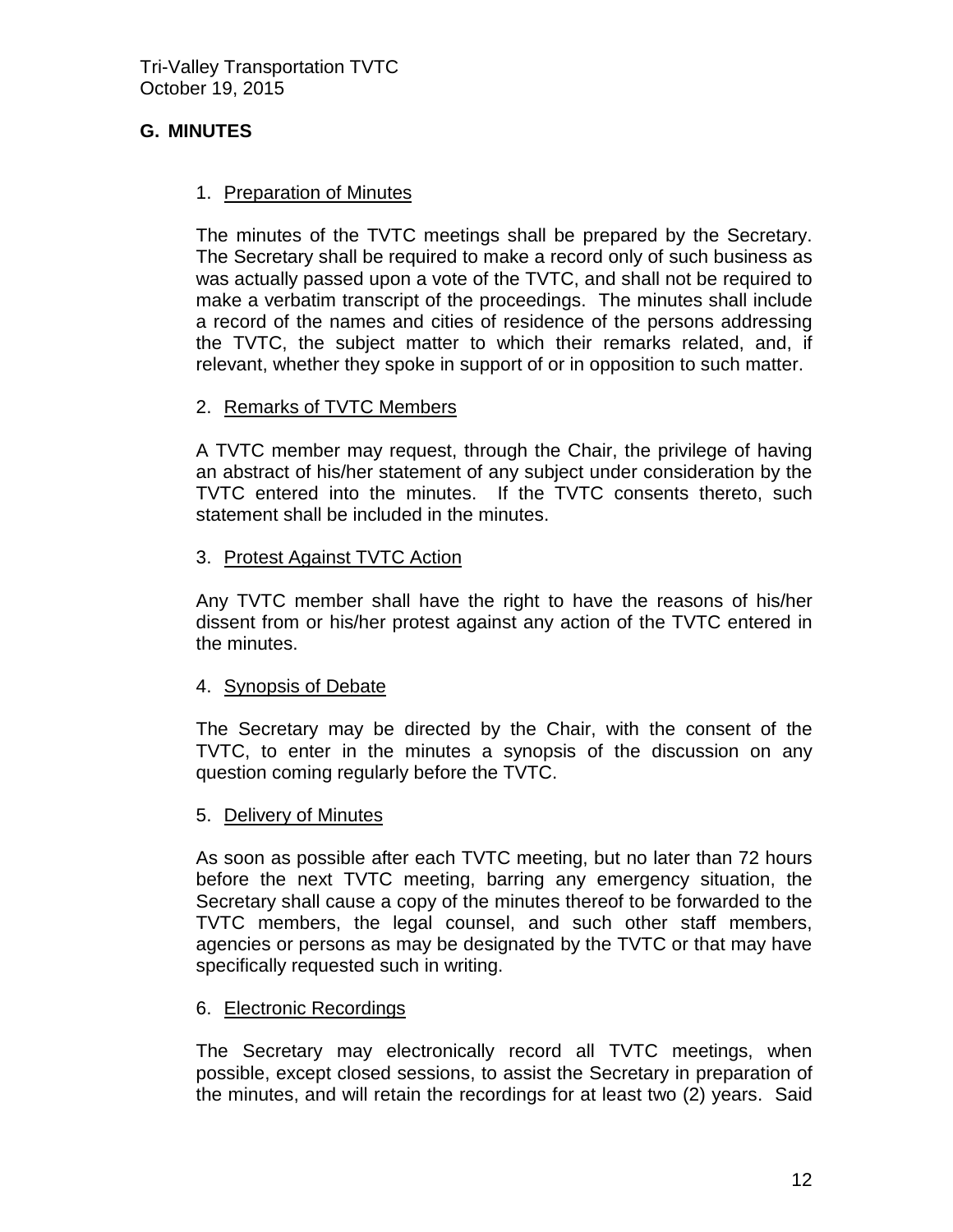recording files shall not be an official TVTC record, but shall be available to the public upon request.

# <span id="page-16-0"></span>7. Public Access to Minutes and Recordings

At least one copy of the minutes of each TVTC meeting and, if one exists, at least one copy of the electronic recording of each TVTC meeting shall be maintained by the Secretary for said two-year period, in such a manner as to be readily available for inspection by the residents of the jurisdiction of the TVTC or their authorized representatives, subject only to whatever reasonable conditions the Secretary may require to avoid excessive interferences with the TVTC business or misuse and destruction of TVTC property.

# <span id="page-16-1"></span>8. Storage of the Minutes

The official copy of the TVTC minutes and electronic recording shall be stored in the administrative offices of the TVTC, or such other depository as may be designated by the TVTC.

# <span id="page-16-3"></span><span id="page-16-2"></span>**H. MISCELLANEOUS PROVISIONS**

# 1. Annual Administrative Budget

The TVTC shall adopt a budget for administrative costs annually prior to July 1 of each year. The TVTC may revise the budget from time to time within a fiscal year. The TVTC may not approve a deficit spending administrative budget in any fiscal year nor may the TVTC make any unbudgeted expenditures. The adoption of an annual administrative budget, or any revisions, shall require a vote of a supermajority of five.

# <span id="page-16-4"></span>2. Project Expenditures

The TVTC may approve the expenditure of funds for projects in the Strategic Expenditure Plan ("SEP") at any time during the year. Only projects that are in the current approved SEP may receive funds. Approval of funds for projects on the current SEP shall require a majority vote.

# <span id="page-16-5"></span>3. Agency Expenditures

All expenditures of funds shall be set forth through the adoption of an annual TVTC Administrative Budget. Expenditures consistent with the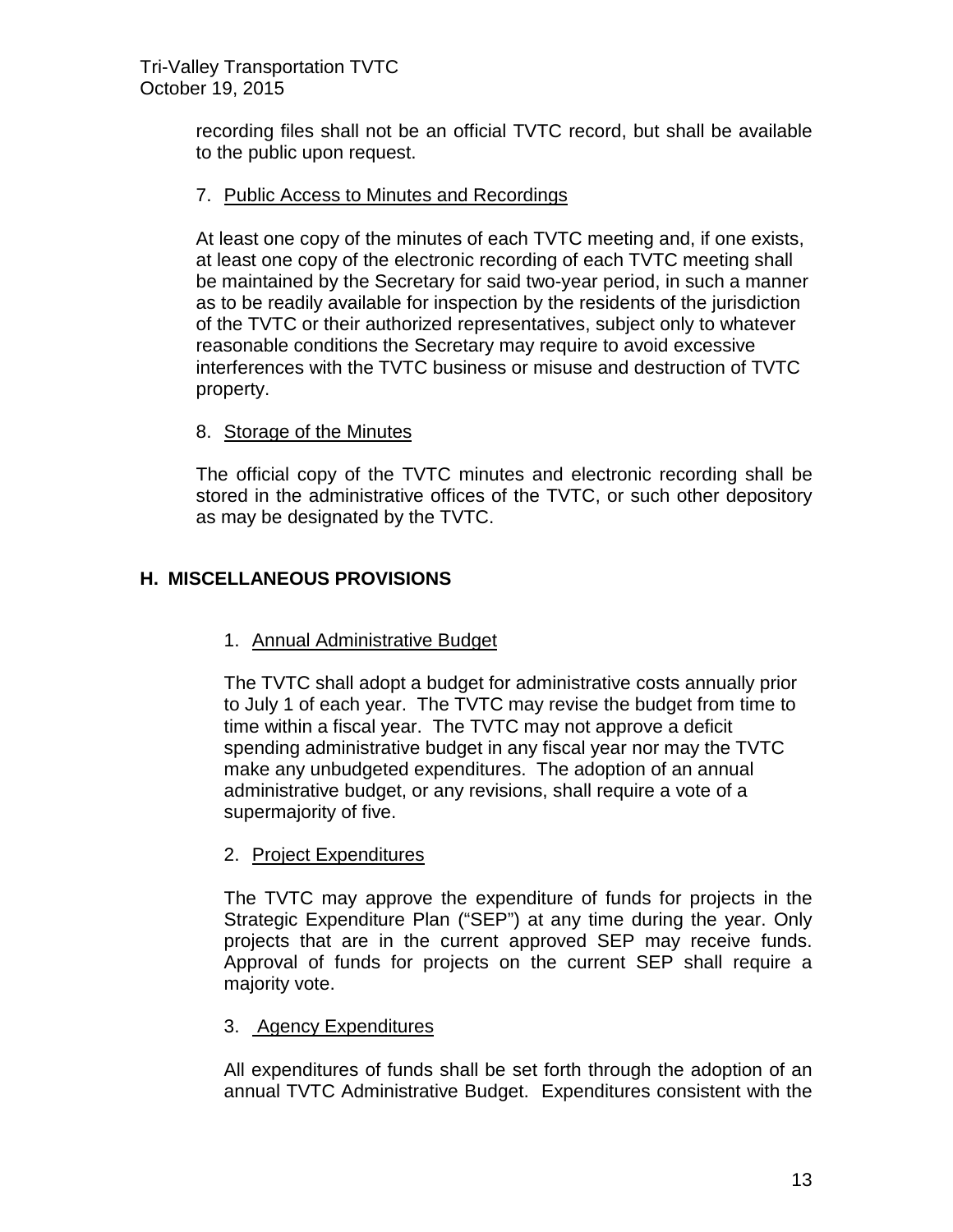annual administrative budget will require the following signature authority:

- a. Up to \$10,000 may be authorized by the Administrator;
- b. From \$10,001 and up to \$25,000 may be authorized by the joint signature of the TVTC Chair and Vice Chair;
- c. Over \$25,000 must be approved by Resolution of the TVTC.

Prior to expending funds, or entering into contracts, in excess of \$5,000, the TVTC shall utilize a Request for Qualification and/or Proposal solicitation process.

# <span id="page-17-0"></span>4. Treasurer as Depository

The Treasurer is the custodian of the TVTC's funds.

<span id="page-17-1"></span>5. Administrator as Custodian

The TVTC Administrator is designated as property custodian of the TVTC.

<span id="page-17-2"></span>6. Audit

At the close of each fiscal year, an audit of the accounts and records of the TVTC shall be made in accordance with Section 6505 of the Act. Any costs of the audit, including contracts with, or employment of, certified public accountants, shall be borne by the TVTC and shall be a charge against any unencumbered funds of the TVTC.

# <span id="page-17-3"></span>7. Conflict of Interest Code

The TVTC shall adopt a Conflict of Interest Code in compliance with the Political Reform Act (Cal. Government Code Section 81000 et seq.).

# <span id="page-17-4"></span>8. Insurance

The TVTC shall procure and maintain, for the duration of the agency, insurance against claims for injuries to persons or damage to property which may arise from, or in connection with the Council's operations or performance under the terms of the JEPA. The cost of such insurance shall be borne by the TVTC. The TVTC shall adopt an insurance policy and update it annually.

a. Minimum Scope of Insurance: Coverage shall be at least as broad as: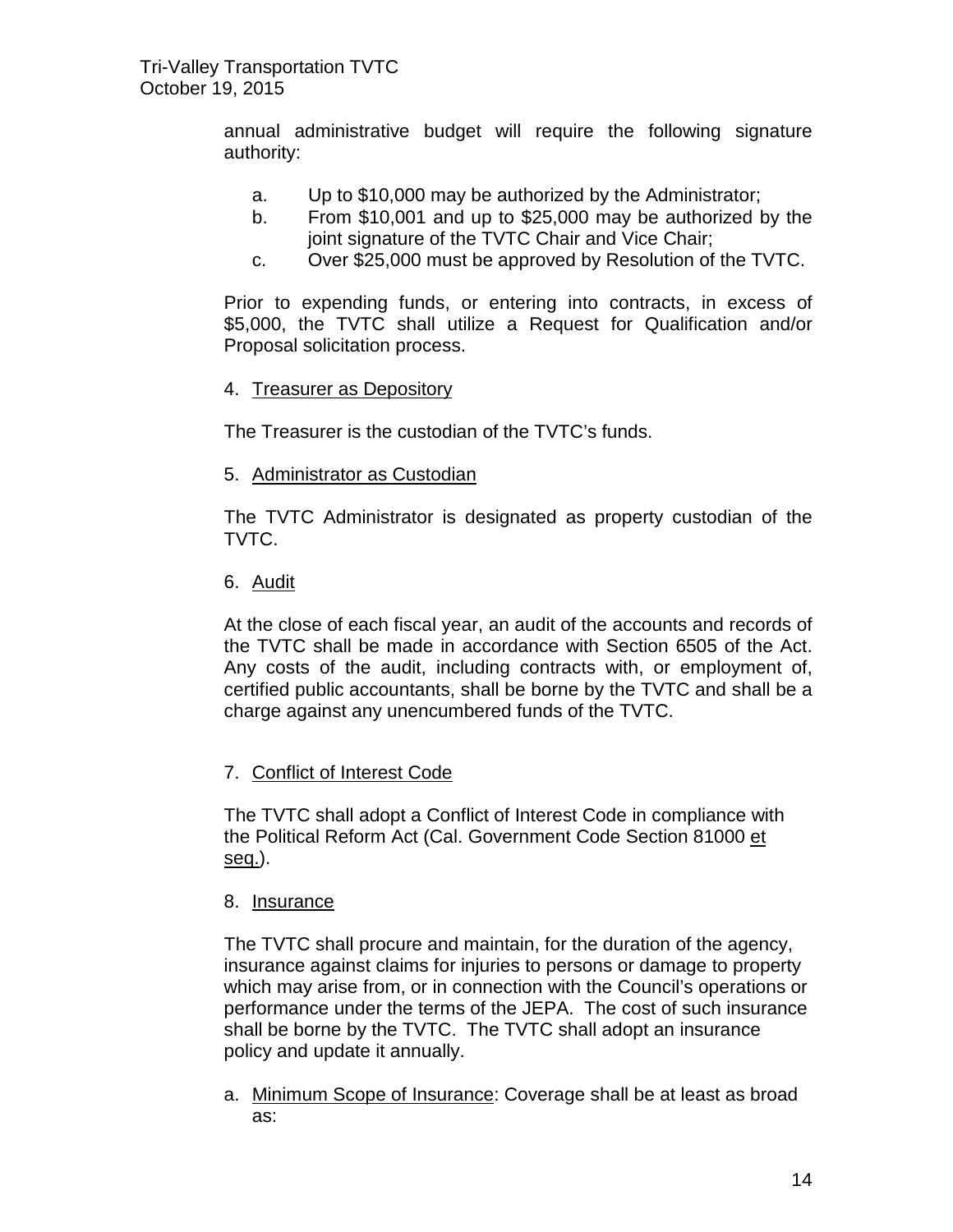- i. Insurance Services Office Commercial General Liability coverage (occurrence form CG 0001).
- ii. Insurance Services Office form number CA 0001 covering Automobile Liability, code 1 (any auto).
- iii. Workers' Compensation insurance as required by the State of California and Employer's Liability Insurance.
- iv. Directors and Officers Liability Insurance
- b. Minimum Limits of Insurance: TVTC shall maintain limits no less than:
	- i. General Liability, including operations, products and completed operations, as applicable:

\$1,000,000 per occurrence for bodily injury, personal injury and property damage. If Commercial General Liability Insurance or other form with a general aggregate limit is used, either the general aggregate limit shall apply separately to this project/location or the general aggregate limit shall be twice the required occurrence limit.

ii. Automobile Liability:

\$1,000,000 per accident for bodily injury and property damage.

iii. Employer's Liability:

\$1,000,000 per accident for bodily injury or disease.

iv. Directors and Officers Liability:

\$1,000,000 per claim.

- c. Acceptability of Insurers: Insurance is to be placed with insurers with a current A.M. Best's rating of no less than A: VII, unless otherwise acceptable to the TVTC.
- d. Other Insurance Provisions: The general liability and automobile liability policies are to contain, or be endorsed to contain, the following provisions:
	- i. The Tri-Valley Transportation Council, each member agency and their respective boards of supervisors, city councils, officers, officials, employees and designated volunteers are to be covered as insureds as respects: liability arising out of